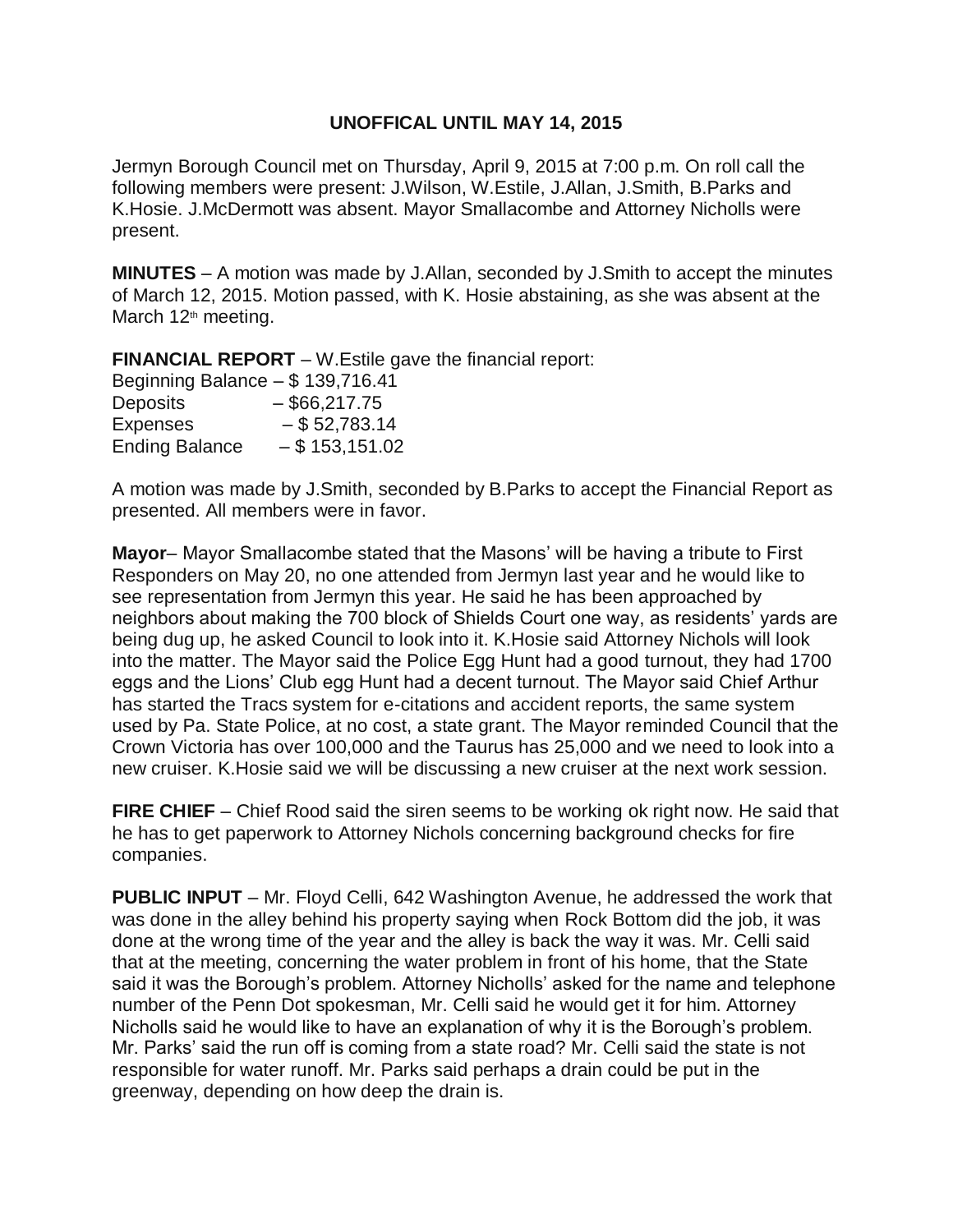A.Whitiak, 518 Garfield Avenue addressed council, thanking K.Hosie, B.Parks and J.Wilson for looking into the water problem in front of his residence. Mrs. Hosie said that T.Grizzanti said that Garfield Avenue is a borough road, Raymond never had to turn it over. Mr. Whitiak said since it is Jermyn's responsibility, the road is starting to cave in. Mr. Parks said part of the situation is the pipe that Mr. Whitiak had installed and he asked Mr. Whitiak if he found the plans for the drainage. Mr. Whitiak said the Borough's web site is not up to date and needs to be simple. Mrs. Wilson said the Borough's web site is a site for facts, the calendar and organizations in the community, strictly information. Mr. Whitiak again addressed the Enradd System and the police pulling drivers over in his parking lot, he said if a stop went bad it could be dangerous for his customers. The Mayor said the police do not direct the drivers to the parking lot, the cars pull into it.

Heather Carpenter, 210 Rushbrook Street , agreed with making the 700 block of Shields Court one way, as she has had her fence and shrubs damaged.

Dan Markey, 299 S. Washington Avenue asked Attorney Nicholls if he looked into the subject of the Fire Company charging homeowners insurance for a fire call. Attorney Nicholls said he wants to check with another insurance carrier and the way he reads it is it only applies if the fire company goes outside of Jermyn. Mrs. Hosie asked what if two companies respond? Mr. Markey said whoever applies first would be paid.

Mr. Celli asked about the two homes on Main Street that are boarded up? R. Rood said the yellow one, had a fire and is tied up in the courts. Mrs. Hosie said the other one, the borough engineer is looking into.

**FINANCE**– A motion was made by J.Wilson, seconded by B.Parks to pay invoices in the amount of \$1,142.32. All members were in favor.

**DPW**– Mr. Parks said he spoke to Steve Armially about any grants for a new dump truck. Mr. Armially said the LSA grant comes up in July and allocated next spring. He said a new vehicle would have a stainless steel box. Mr. Parks said the DPW will be trying a different cold patch that may work better. He informed council that they found a different trailer that can haul the roller for \$900.00. Mrs. Hosie said that DPW has money in their budget for it.

**PUBLIC SAFETY** – Mr. Smith said concerning a new cruiser we are receiving information on the leasing costs and will discuss it at the work session. Chief Arthur asked if a new dump truck is purchased to have a lot more warning lights installed.

**ARBOR DAY** – A motion was made by J.Wilson seconded by J.Allan to proclaim April 22 Arbor Day in the Borough. All members were in favor. Mrs. Wilson said the JSTC will be re-seeding and mulching the greenway.